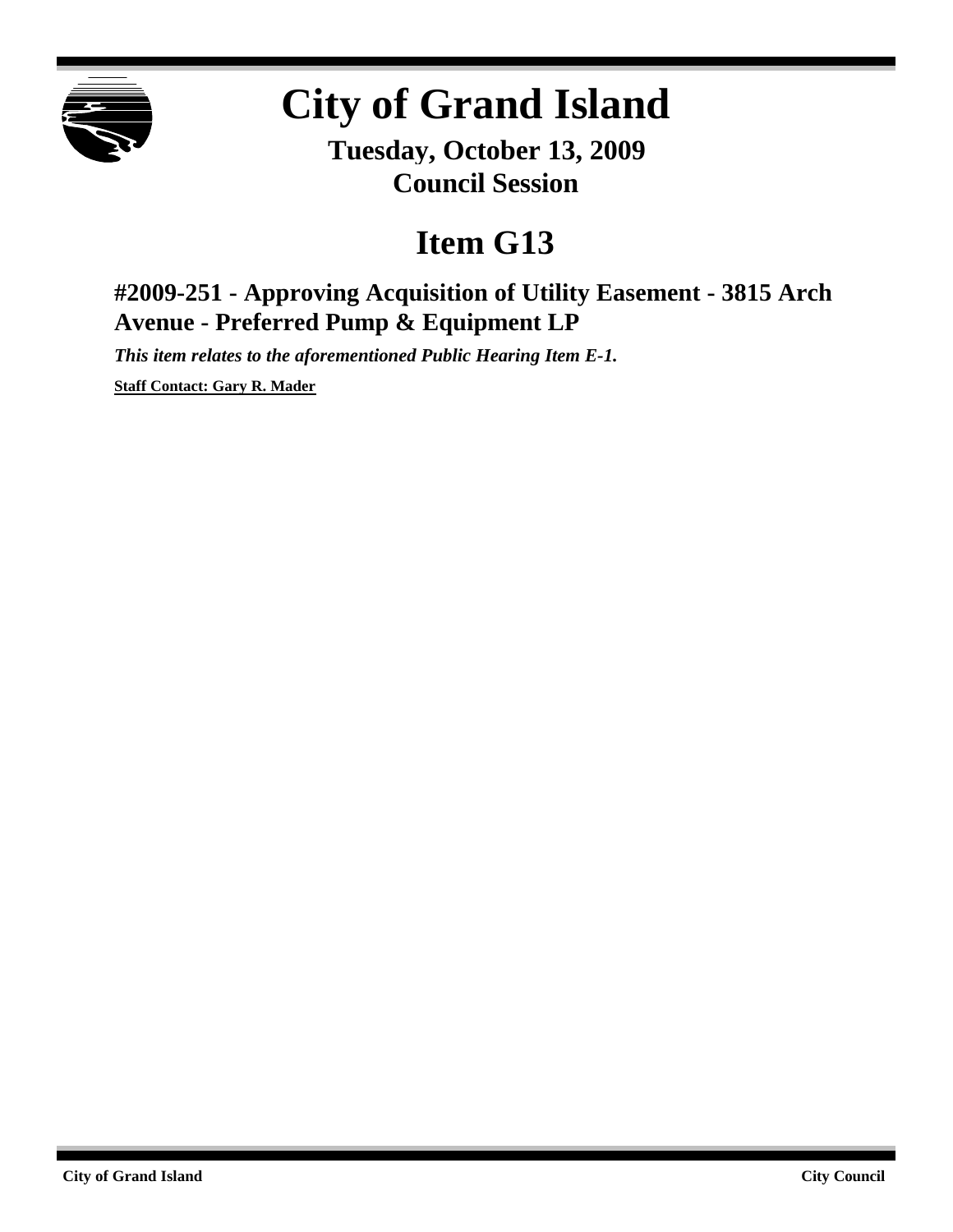## R E S O L U T I O N 2009-251

WHEREAS, a public utility easement is required by the City of Grand Island, from Preferred Pump & Equipment, LP, to survey, construct, inspect, maintain, repair, replace, relocate, extend, remove, and operate thereon, public utilities and appurtenances, including lines and transformers; and;

WHEREAS, a public hearing was held on October 13, 2009, for the purpose of discussing the proposed acquisition of an easement located in Hall County, Nebraska; and more particularly described as follows:

Commencing at the northwest corner of Lot Five (5) Deadwood Subdivision in the City of Grand Island, Hall County, Nebraska; thence southeasterly along the westerly line of said Lot Five (5), a distance of eight (8.0) feet; thence northeasterly, parallel with the northerly line of said Lot Five (5), a distance of two hundred thirty one (231.0) feet to the ACTUAL Point of Beginning; thence continuing northeasterly along the last described course, a distance of twenty (20.0) feet; thence southeasterly, parallel with the westerly line of said Lot Five (5), a distance of twenty (20.0) feet; thence southwesterly, parallel with the northerly line of said Lot Five (5), a distance of twenty (20.0) feet; thence northwesterly, parallel with the westerly line of said Lot Five (5), a distance of twenty (20.0) feet to the said Point of Beginning.

The above-described easement and right-of-way containing a total of 400 square feet, more or less, as shown on the plat dated 9/16/2009, marked Exhibit "A", attached hereto and incorporated herein by reference,

NOW, THEREFORE, BE IT RESOLVED BY THE MAYOR AND COUNCIL OF THE CITY OF GRAND ISLAND, NEBRASKA, that the City of Grand Island be, and hereby is, authorized to acquire a public utility easement from Preferred Pump & Equipment, LP, on the abovedescribed tract of land.

- - -

Adopted by the City Council of the City of Grand Island, Nebraska, October 13, 2009.

Margaret Hornady, Mayor

\_\_\_\_\_\_\_\_\_\_\_\_\_\_\_\_\_\_\_\_\_\_\_\_\_\_\_\_\_\_\_\_\_\_\_\_\_\_\_

Attest:

RaNae Edwards, City Clerk

\_\_\_\_\_\_\_\_\_\_\_\_\_\_\_\_\_\_\_\_\_\_\_\_\_\_\_\_\_\_\_\_\_\_\_\_\_\_\_

| Approved as to Form ¤ |                 |
|-----------------------|-----------------|
| October 8, 2009       | ¤ City Attorney |